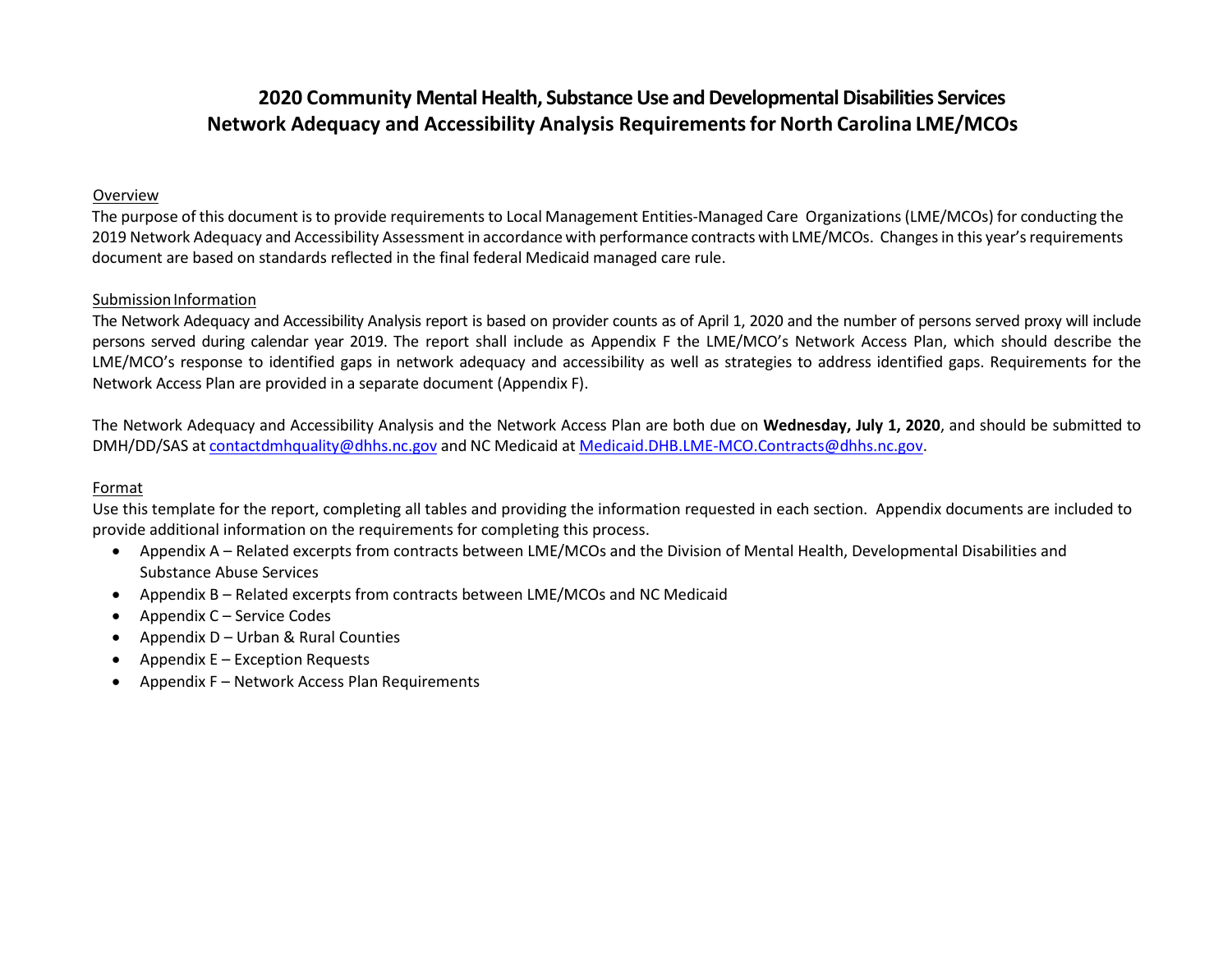#### **Section One: Network Availability & Accessibility**

General instructions:

- Throughout this document, the term "non-Medicaid-funded services" is used to refer to services paid by sources other than Medicaid, such as federal block grant funds, state-appropriated funds, single-stream dollars, grant funds, local funds and others.
- Use geo mapping software to determine the number of individuals with choice and/or access.
- Count only people who lived in the catchment area during some or all of the reporting period (1/1/2019 12/31/2019).
- When determining if Medicaid enrollees have choice of or access to providers, count only provider agencies with current (as of 4/1/2020) contracts with the LME/MCO who were actively accepting new referrals to provide Medicaid services.
- When determining consumer choice of or access to providers for DMH/DD/SAS, count only provider agencies with current (as of 4/1/2020) contracts with the LME/MCO to provide non-Medicaid-funded services.
- Requirements for a Medicaid or non-Medicaid-funded access/choice standard may be met by a combination of contracted providers. For example, a contract with a provider for Medicaid crisis services in a limited area combined with a contract with a second provider for Medicaid crisis services in the remainder of the catchment area may meet the standard of 95% access to at least one provider throughout the entire catchment area. Medicaid and non-Medicaid-funded contracts *cannot* be combined together to meet access/choice requirements. Only Medicaid/Medicaid or non-Medicaid-funded/non-Medicaid-funded contract combinations are acceptable.
- 30/45 miles/minutes is the abbreviated term used in this document for individuals having choice and/or access within 30 miles or 30 minutes (45 miles or 45 minutes in rural counties) of their residences.
- Complete the tables below. Do not enter values in shaded boxes.
- Appendix C contains codes for services by type.
- Appendix D contains the list of urban and rural counties for LME/MCOs to use when calculating access/choice data and throughout the report.
- Appendix E contains the exception request format. In the event of gaps in access/choice of services in the network please submit an exception request for each service along with the analysis.
- Appendix F contains requirements for the Network Access Plan.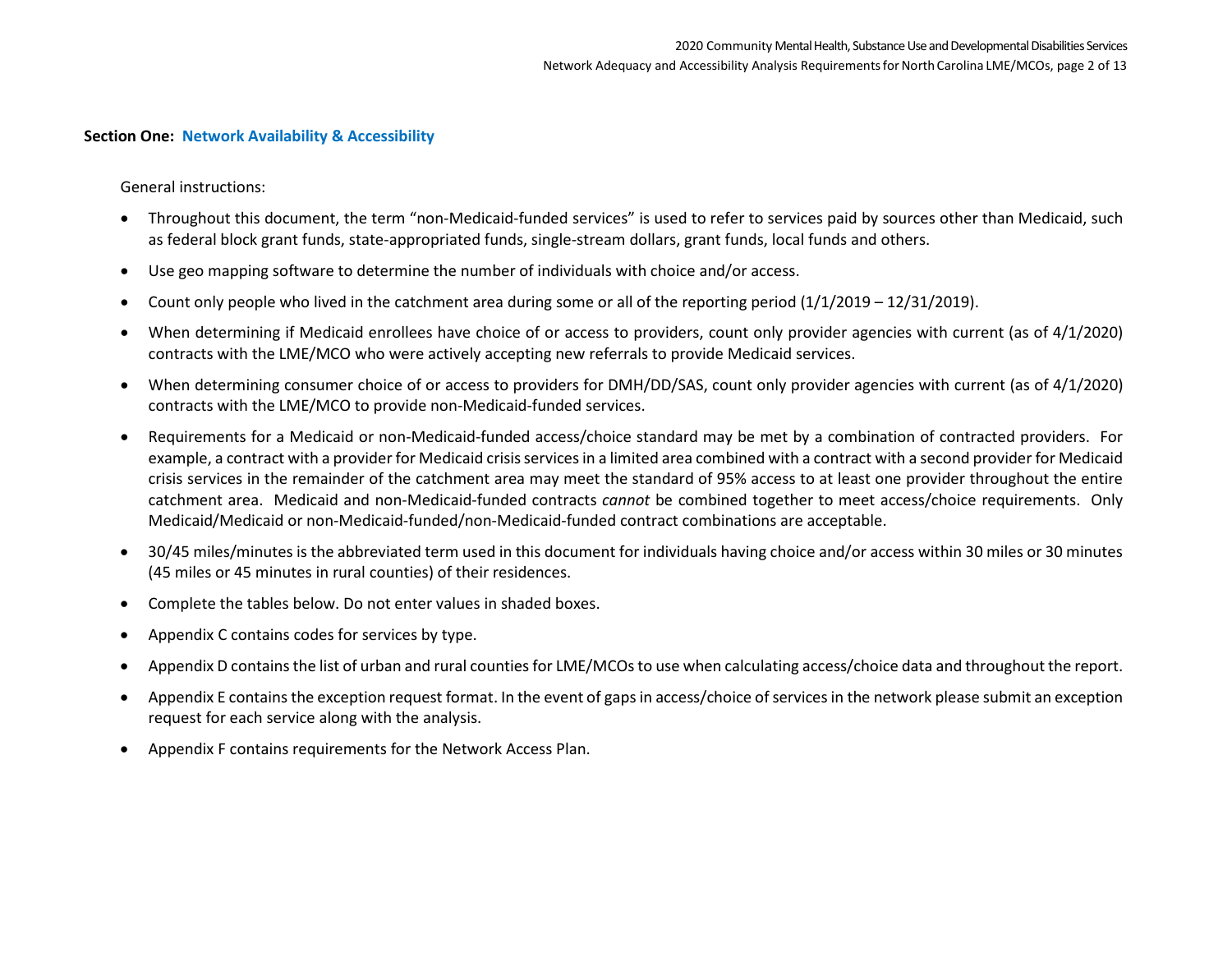#### Network Adequacy and Accessibility Analysis Requirements for North Carolina LME/MCOs, page 3 of 13

# **I) Outpatient Services**

| <b>Choice of Two</b>          |                 |                | <b>Medicaid</b> |                | <b>Non-Medicaid Funded</b> |                |           |               |  |
|-------------------------------|-----------------|----------------|-----------------|----------------|----------------------------|----------------|-----------|---------------|--|
| <b>Categories</b>             | # of providers  | # of enrollees | # of Medicaid   | % (# of        | # of providers             | # of           | # of      | % (# of       |  |
|                               | accepting new   | with choice of | enrollees       | enrollees with | accepting new              | consumers      | consumers | consumers     |  |
|                               | <b>Medicaid</b> | two providers  |                 | choice/# of    | non-Medicaid               | with choice of |           | with choice/# |  |
|                               | consumers       | within 30/45   |                 | enrollees)     | funded                     | two providers  |           | of consumers) |  |
|                               |                 | miles/         |                 |                | consumers                  | within 30/45   |           |               |  |
|                               |                 | minutes        |                 |                |                            | miles/minutes  |           |               |  |
|                               |                 |                |                 |                |                            |                |           |               |  |
| Reside in urban counties      |                 |                |                 |                |                            |                |           |               |  |
| Reside in rural counties      |                 |                |                 |                |                            |                |           |               |  |
| Total (standard = 95%)        |                 |                |                 |                |                            |                |           |               |  |
| Adults (age 18+)              |                 |                |                 |                |                            |                |           |               |  |
| Children (age 17 and younger) |                 |                |                 |                |                            |                |           |               |  |
| Total (standard = 95%)        |                 |                |                 |                |                            |                |           |               |  |

### **II) Location-Based Services**

|                                                          | <b>Medicaid</b>                                                 |                                                                                                             |                                                                                                           |                                            | <b>Non-Medicaid Funded</b>                                |                                                                                                             |                                                                                                           |                         |
|----------------------------------------------------------|-----------------------------------------------------------------|-------------------------------------------------------------------------------------------------------------|-----------------------------------------------------------------------------------------------------------|--------------------------------------------|-----------------------------------------------------------|-------------------------------------------------------------------------------------------------------------|-----------------------------------------------------------------------------------------------------------|-------------------------|
|                                                          | # of providers<br>accepting new<br><b>Medicaid</b><br>consumers |                                                                                                             | # and % of enrollees with<br>choice of two providers within<br>30/45 miles/minutes of their<br>residences | Total # of<br><b>Medicaid</b><br>enrollees | # of providers<br>accepting new<br>non-Medicaid<br>funded |                                                                                                             | # and % of enrollees with choice<br>of two providers within 30/45<br>miles/minutes of their<br>residences | Total # of<br>consumers |
| <b>Location-based Services</b>                           |                                                                 | #                                                                                                           | %                                                                                                         |                                            | consumers                                                 | #                                                                                                           | %                                                                                                         |                         |
| <b>Psychosocial Rehabilitation</b>                       |                                                                 |                                                                                                             |                                                                                                           |                                            |                                                           |                                                                                                             |                                                                                                           |                         |
| Child and Adolescent Day<br>Treatment                    |                                                                 |                                                                                                             |                                                                                                           |                                            |                                                           |                                                                                                             |                                                                                                           |                         |
| Partial Hospitalization                                  |                                                                 |                                                                                                             |                                                                                                           |                                            |                                                           |                                                                                                             |                                                                                                           |                         |
| SA Intensive Outpatient<br>Program                       |                                                                 |                                                                                                             |                                                                                                           |                                            |                                                           |                                                                                                             |                                                                                                           |                         |
| SA Comprehensive                                         |                                                                 |                                                                                                             |                                                                                                           |                                            |                                                           |                                                                                                             |                                                                                                           |                         |
| <b>Outpatient Treatment</b>                              |                                                                 |                                                                                                             |                                                                                                           |                                            |                                                           |                                                                                                             |                                                                                                           |                         |
| Program                                                  |                                                                 |                                                                                                             |                                                                                                           |                                            |                                                           |                                                                                                             |                                                                                                           |                         |
| <b>Opioid Treatment</b>                                  |                                                                 |                                                                                                             |                                                                                                           |                                            |                                                           |                                                                                                             |                                                                                                           |                         |
|                                                          |                                                                 | <b>Medicaid</b>                                                                                             |                                                                                                           |                                            |                                                           |                                                                                                             | <b>Non-Medicaid Funded</b>                                                                                |                         |
|                                                          | # of providers<br>accepting new<br><b>Medicaid</b><br>consumers | # and % of enrollees with<br>access within the LME-MCO<br>catchment area to at least one<br>provider agency |                                                                                                           | Total # of<br><b>Medicaid</b><br>enrollees | # of providers<br>accepting new<br>non-Medicaid<br>funded | # and % of enrollees with access<br>within the LME-MCO catchment<br>area to at least one provider<br>agency |                                                                                                           | Total # of<br>consumers |
| <b>Location-based Services</b>                           |                                                                 | #                                                                                                           | %                                                                                                         |                                            | consumers                                                 | #                                                                                                           | %                                                                                                         |                         |
| SA Non-Medical Community<br><b>Residential Treatment</b> |                                                                 |                                                                                                             |                                                                                                           |                                            |                                                           |                                                                                                             |                                                                                                           |                         |
| SA Medically Monitored                                   |                                                                 |                                                                                                             |                                                                                                           |                                            |                                                           |                                                                                                             |                                                                                                           |                         |
| <b>Community Residential</b>                             |                                                                 |                                                                                                             |                                                                                                           |                                            |                                                           |                                                                                                             |                                                                                                           |                         |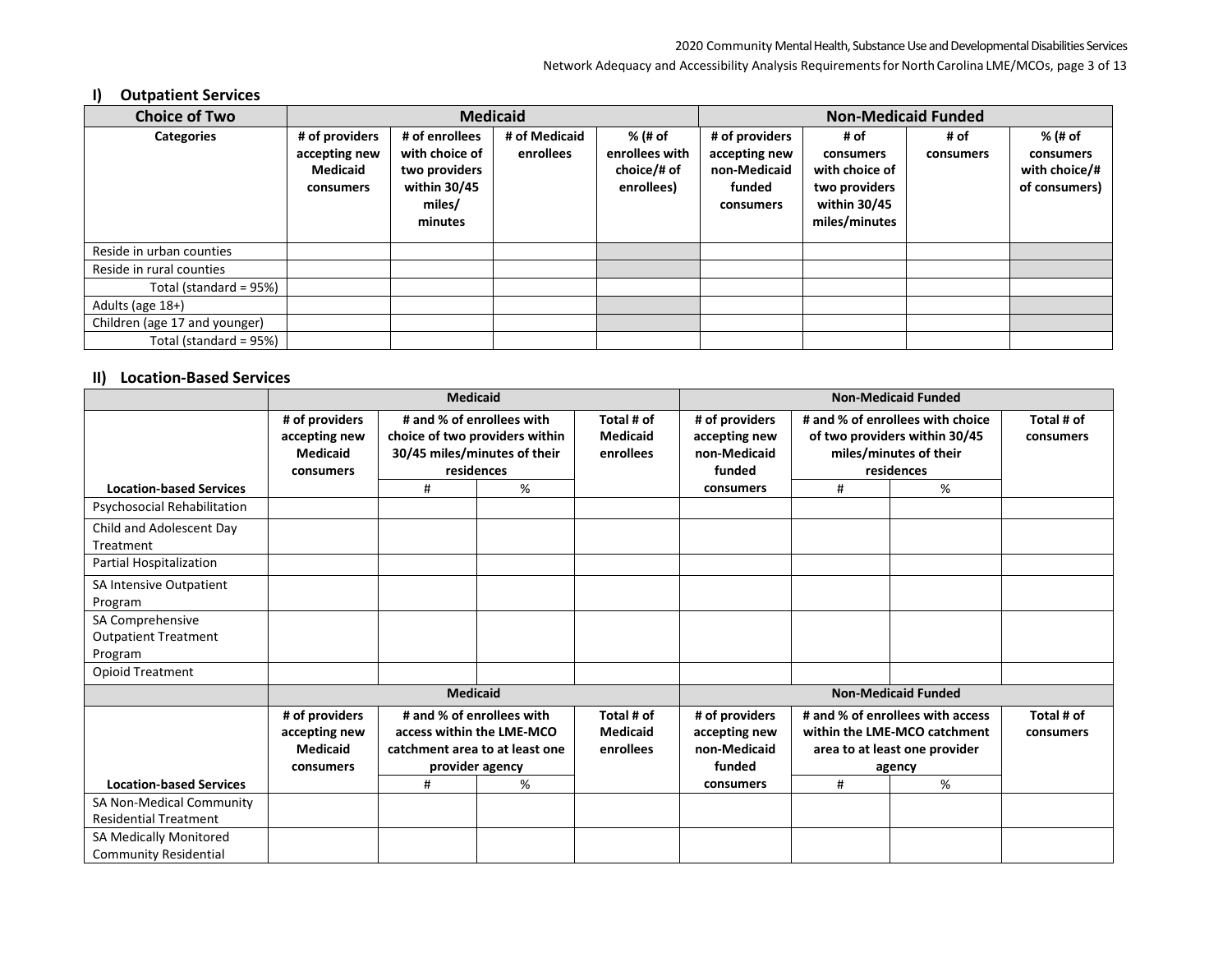#### Network Adequacy and Accessibility Analysis Requirements for North Carolina LME/MCOs, page 4 of 13

| Treatment                 |  |  |  |  |
|---------------------------|--|--|--|--|
| SA Halfway House - Female |  |  |  |  |
| SA Halfway House - Male   |  |  |  |  |

### **III) Community/Mobile Services**

|                                                                       |                                                                 |                                                                                                      |      | Non-Medicaid-Funded                        |                                                                            |                                                                                                         |   |                             |
|-----------------------------------------------------------------------|-----------------------------------------------------------------|------------------------------------------------------------------------------------------------------|------|--------------------------------------------|----------------------------------------------------------------------------|---------------------------------------------------------------------------------------------------------|---|-----------------------------|
|                                                                       | # of providers<br>accepting new<br><b>Medicaid</b><br>consumers | # and % of enrollees with<br>choice of two provider<br>agencies within the LME-MCO<br>catchment area |      | Total # of<br><b>Medicaid</b><br>enrollees | # of<br>providers<br>accepting<br>new non-<br><b>Medicaid</b><br>consumers | # and % of enrollees<br>with choice of two<br>provider agencies<br>within the LME-MCO<br>catchment area |   | <b>Total # of Consumers</b> |
| <b>Community/Mobile Service</b>                                       |                                                                 | #                                                                                                    | $\%$ |                                            |                                                                            | #                                                                                                       | % |                             |
| <b>Assertive Community Treatment Team</b>                             |                                                                 |                                                                                                      |      |                                            |                                                                            |                                                                                                         |   |                             |
| <b>Community Support Team</b>                                         |                                                                 |                                                                                                      |      |                                            |                                                                            |                                                                                                         |   |                             |
| Intensive In-Home                                                     |                                                                 |                                                                                                      |      |                                            |                                                                            |                                                                                                         |   |                             |
| Multi-systemic Therapy                                                |                                                                 |                                                                                                      |      |                                            |                                                                            |                                                                                                         |   |                             |
| (b)(3) MH Supported Employment<br>Services                            |                                                                 |                                                                                                      |      |                                            |                                                                            |                                                                                                         |   |                             |
| (b)(3) I/DD Supported Employment<br>Services                          |                                                                 |                                                                                                      |      |                                            |                                                                            |                                                                                                         |   |                             |
| (b)(3) Waiver Community Guide                                         |                                                                 |                                                                                                      |      |                                            |                                                                            |                                                                                                         |   |                             |
| (b)(3) Waiver Individual Support (Personal<br>Care)                   |                                                                 |                                                                                                      |      |                                            |                                                                            |                                                                                                         |   |                             |
| (b)(3) Waiver Peer Support                                            |                                                                 |                                                                                                      |      |                                            |                                                                            |                                                                                                         |   |                             |
| (b)(3) Waiver Respite                                                 |                                                                 |                                                                                                      |      |                                            |                                                                            |                                                                                                         |   |                             |
| I/DD Supported Employment Services<br>(non-Medicaid-funded)           |                                                                 |                                                                                                      |      |                                            |                                                                            |                                                                                                         |   |                             |
| Long-term Vocational Supports (non-<br>Medicaid-funded)               |                                                                 |                                                                                                      |      |                                            |                                                                            |                                                                                                         |   |                             |
| MH/SA Supported Employment Services<br>(IPS-SE) (non-Medicaid-funded) |                                                                 |                                                                                                      |      |                                            |                                                                            |                                                                                                         |   |                             |
| I/DD Non-Medicaid-funded Personal Care<br>Services                    |                                                                 |                                                                                                      |      |                                            |                                                                            |                                                                                                         |   |                             |
| Day Supports                                                          |                                                                 |                                                                                                      |      |                                            |                                                                            |                                                                                                         |   |                             |
| Peer Support                                                          |                                                                 |                                                                                                      |      |                                            |                                                                            |                                                                                                         |   |                             |
| <b>Transition Management Service</b>                                  |                                                                 |                                                                                                      |      |                                            |                                                                            |                                                                                                         |   |                             |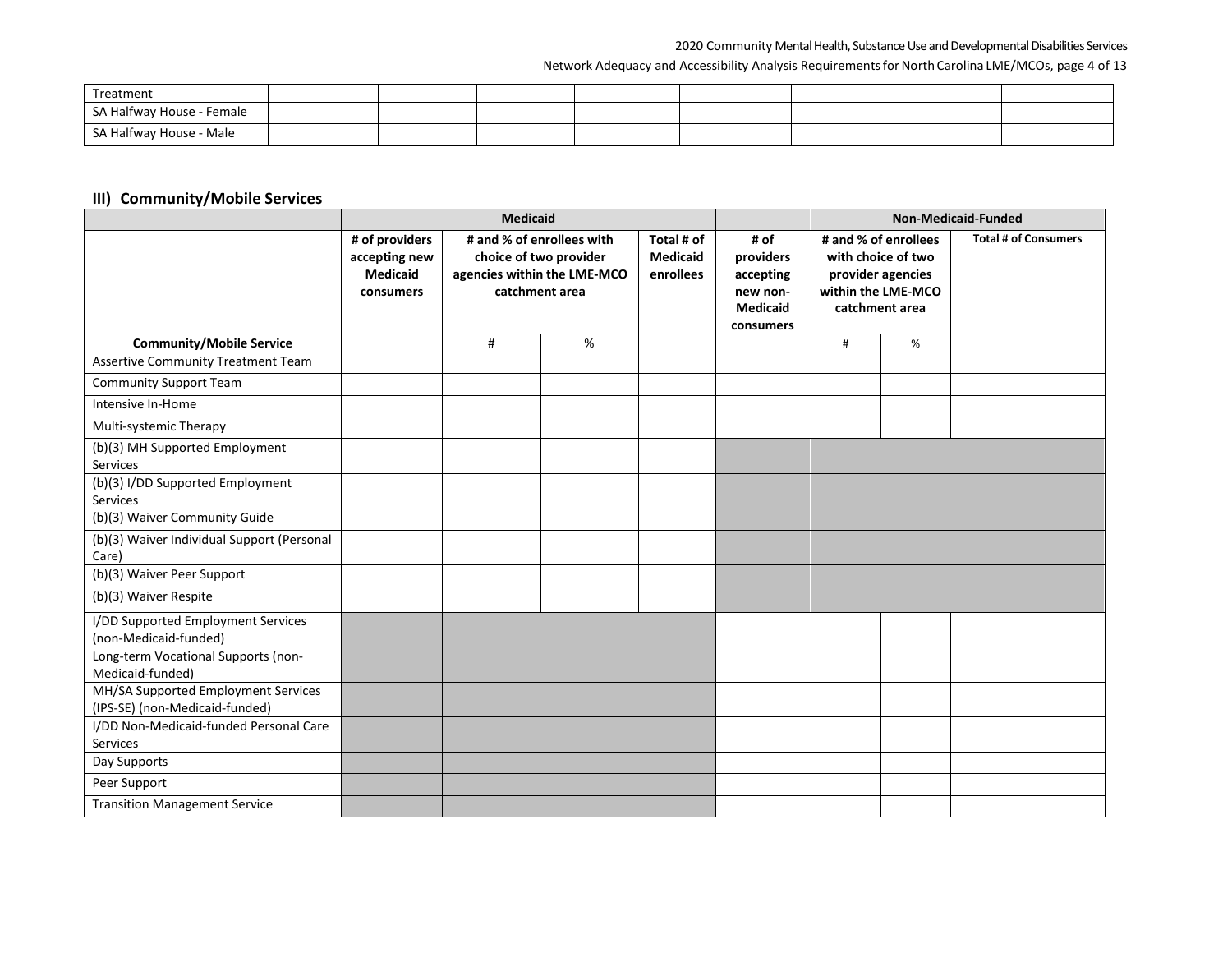#### Network Adequacy and Accessibility Analysis Requirements for North Carolina LME/MCOs, page 5 of 13

# **IV) Crisis Services**

|                                |                 | <b>Medicaid</b>                  |   |                  | <b>Non-Medicaid Funded</b> |                                                        |                                  |                  |
|--------------------------------|-----------------|----------------------------------|---|------------------|----------------------------|--------------------------------------------------------|----------------------------------|------------------|
|                                | # of providers  | # and % of enrollees with access |   | Total # of       | # of                       | # and % of consumers with<br>access within the LME-MCO |                                  | Total # of       |
|                                | accepting new   | within the LME-MCO catchment     |   | <b>Medicaid</b>  | providers                  |                                                        |                                  | <b>Consumers</b> |
|                                | <b>Medicaid</b> | area to at least one provider    |   | <b>Enrollees</b> | accepting                  |                                                        | catchment area to at least one   |                  |
|                                | consumers       | agency                           |   |                  | new Non-                   |                                                        | provider agency                  |                  |
|                                |                 |                                  |   |                  | <b>Medicaid</b>            |                                                        |                                  |                  |
| <b>Crisis Service</b>          |                 | #                                | % |                  | consumers                  | #                                                      | %                                |                  |
| <b>Ambulatory Detox</b>        |                 |                                  |   |                  |                            |                                                        |                                  |                  |
| Facility-Based Crisis - child  |                 |                                  |   |                  |                            |                                                        |                                  |                  |
| <b>Facility-Based Respite</b>  |                 |                                  |   |                  |                            |                                                        |                                  |                  |
| Mobile Crisis Management       |                 |                                  |   |                  |                            |                                                        |                                  |                  |
|                                |                 | <b>Medicaid</b>                  |   |                  |                            |                                                        |                                  |                  |
|                                | # of providers  | # and % of enrollees with choice |   | Total # of       | # of                       |                                                        | # and % of consumers with choice | Total # of       |
|                                | accepting new   | of two provider agencies within  |   | <b>Medicaid</b>  | providers                  |                                                        | of two provider agencies within  | <b>Consumers</b> |
|                                | <b>Medicaid</b> | the LME-MCO catchment area       |   | <b>Enrollees</b> | accepting                  |                                                        | the LME-MCO catchment area       |                  |
|                                | consumers       |                                  |   |                  | new Non-                   |                                                        |                                  |                  |
|                                |                 |                                  |   |                  | <b>Medicaid</b>            |                                                        |                                  |                  |
| <b>Crisis Service</b>          |                 | #                                | % |                  | consumers                  | #                                                      | %                                |                  |
| Facility-Based Crisis - adults |                 |                                  |   |                  |                            |                                                        |                                  |                  |
| Detoxification (non-hospital)  |                 |                                  |   |                  |                            |                                                        |                                  |                  |

### **V) Inpatient Services**

|                                         |                                                          | <b>Medicaid</b>                                                                                             |   |                                            | Non-Medicaid-Funded                        |                                                                                                             |   |                                |
|-----------------------------------------|----------------------------------------------------------|-------------------------------------------------------------------------------------------------------------|---|--------------------------------------------|--------------------------------------------|-------------------------------------------------------------------------------------------------------------|---|--------------------------------|
|                                         | # of providers<br>accepting<br>new Medicaid<br>consumers | # and % of enrollees with access<br>within the LME-MCO catchment<br>area to at least one provider<br>agency |   | Total # of<br>Medicaid<br><b>Enrollees</b> | # of<br>providers<br>accepting<br>new Non- | # and % of consumers with<br>access within the LME-MCO<br>catchment area to at least one<br>provider agency |   | Total # of<br><b>Consumers</b> |
| <b>Service</b>                          |                                                          | #                                                                                                           | % |                                            | <b>Medicaid</b><br>consumers               | #                                                                                                           | % |                                |
| Inpatient Hospital - Adult              |                                                          |                                                                                                             |   |                                            |                                            |                                                                                                             |   |                                |
| Inpatient Hospital-<br>Adolescent/Child |                                                          |                                                                                                             |   |                                            |                                            |                                                                                                             |   |                                |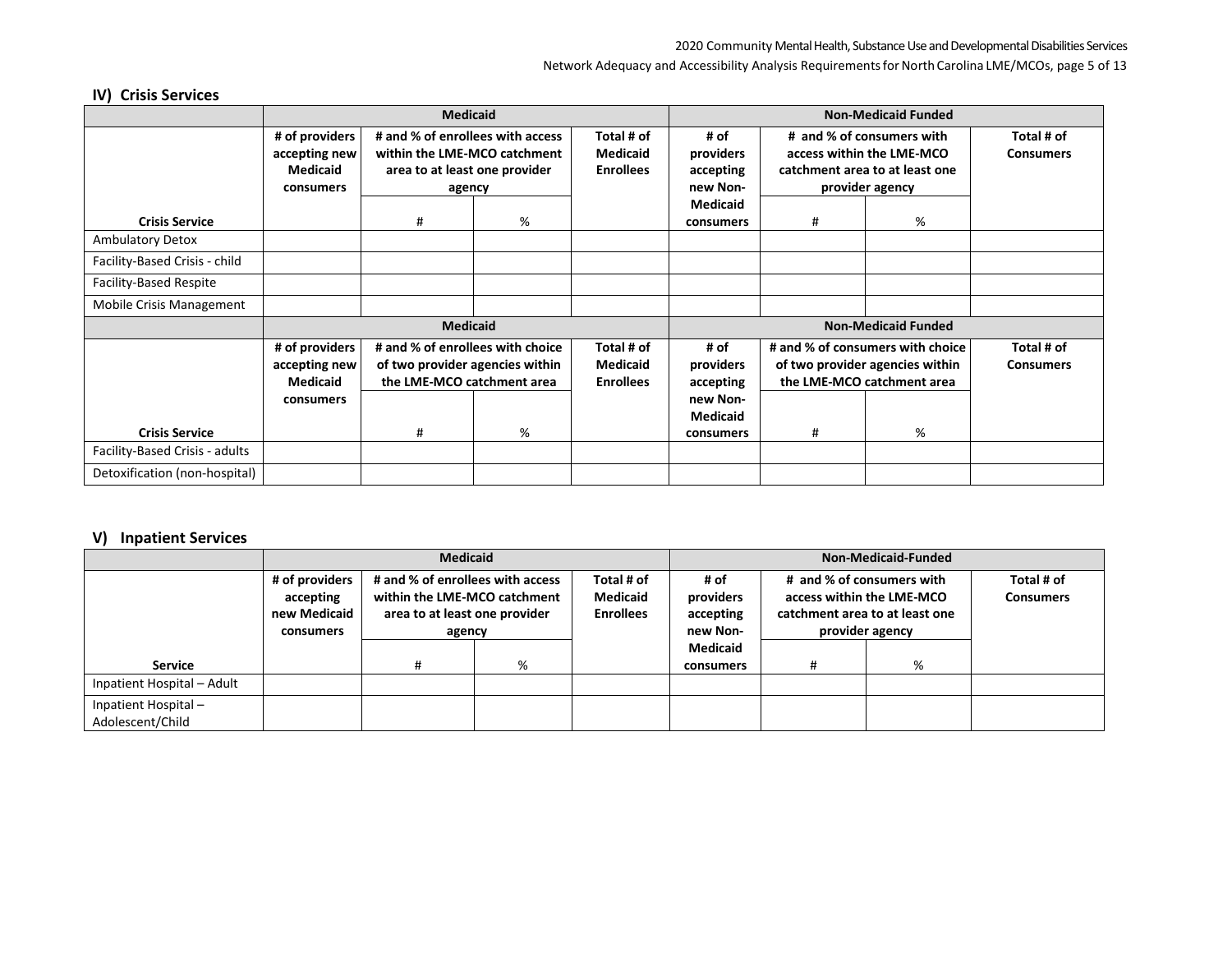Network Adequacy and Accessibility Analysis Requirements for North Carolina LME/MCOs, page 6 of 13

### **VI) Specialized Services**

Give the number of service sites, with LME/MCO contracts.

|                                                                             | <b>Medicaid Contract</b> | Number Provider Locations with Current Number Provider Locations with Current<br><b>Contract for Non-Medicaid Funded</b> |
|-----------------------------------------------------------------------------|--------------------------|--------------------------------------------------------------------------------------------------------------------------|
|                                                                             |                          |                                                                                                                          |
| Service – choice of two provider agencies within the LME-MCO catchment area |                          | <b>Services</b>                                                                                                          |
| <b>MH Group Homes</b>                                                       |                          |                                                                                                                          |
| <b>Psychiatric Residential Treatment Facility</b>                           |                          |                                                                                                                          |
| Residential Treatment Level 2: Therapeutic Foster Care                      |                          |                                                                                                                          |
| Residential Treatment Level 2: other than Therapeutic Foster Care           |                          |                                                                                                                          |
| <b>Residential Treatment Level 3</b>                                        |                          |                                                                                                                          |
| <b>Residential Treatment Level 4</b>                                        |                          |                                                                                                                          |
| Child MH Out-of-home respite                                                |                          |                                                                                                                          |
| I/DD Respite                                                                |                          |                                                                                                                          |
| (b)(3) I/DD Out-of-home respite                                             |                          |                                                                                                                          |
| (b)(3) I/DD Facility-based respite                                          |                          |                                                                                                                          |
| (b)(3) I/DD Residential supports                                            |                          |                                                                                                                          |
| Intermediate Care Facility/IDD                                              |                          |                                                                                                                          |

### **VII) C-Waiver Services**

| <b>C-Waiver Services-Choice of two providers</b>    |              |              |                                                                                                   |   |                                      |  |  |  |  |
|-----------------------------------------------------|--------------|--------------|---------------------------------------------------------------------------------------------------|---|--------------------------------------|--|--|--|--|
|                                                     |              |              | # and % of enrollees with choice of<br>two provider agencies within the<br>LME/MCO catchment area |   |                                      |  |  |  |  |
| <b>Services</b>                                     | <b>Adult</b> | <b>Child</b> | #                                                                                                 | % | <b>Total # of C-Waiver Enrollees</b> |  |  |  |  |
| <b>Community Living and Supports</b>                | ✓            | $\checkmark$ |                                                                                                   |   |                                      |  |  |  |  |
| <b>Community Navigator</b>                          | ✓            | $\checkmark$ |                                                                                                   |   |                                      |  |  |  |  |
| Community Navigator Training for Employer of Record | ✓            | $\checkmark$ |                                                                                                   |   |                                      |  |  |  |  |
| <b>Community Networking</b>                         | ✓            |              |                                                                                                   |   |                                      |  |  |  |  |
| <b>Crisis Behavioral Consultation</b>               | ✓            |              |                                                                                                   |   |                                      |  |  |  |  |
| In Home Intensive                                   | ✓            |              |                                                                                                   |   |                                      |  |  |  |  |
| In Home Skill Building                              | ✓            |              |                                                                                                   |   |                                      |  |  |  |  |
| Personal Care                                       | ✓            |              |                                                                                                   |   |                                      |  |  |  |  |
| <b>Crisis Consultation</b>                          | ✓            |              |                                                                                                   |   |                                      |  |  |  |  |
| Crisis Intervention & Stabilization Supports        | ✓            |              |                                                                                                   |   |                                      |  |  |  |  |
| <b>Residential Supports 1</b>                       | ✓            |              |                                                                                                   |   |                                      |  |  |  |  |
| <b>Residential Supports 2</b>                       | ✓            |              |                                                                                                   |   |                                      |  |  |  |  |
| <b>Residential Supports 3</b>                       | ✓            |              |                                                                                                   |   |                                      |  |  |  |  |
| <b>Residential Supports 4</b>                       | $\checkmark$ |              |                                                                                                   |   |                                      |  |  |  |  |
| <b>Respite Care - Community</b>                     | ✓            |              |                                                                                                   |   |                                      |  |  |  |  |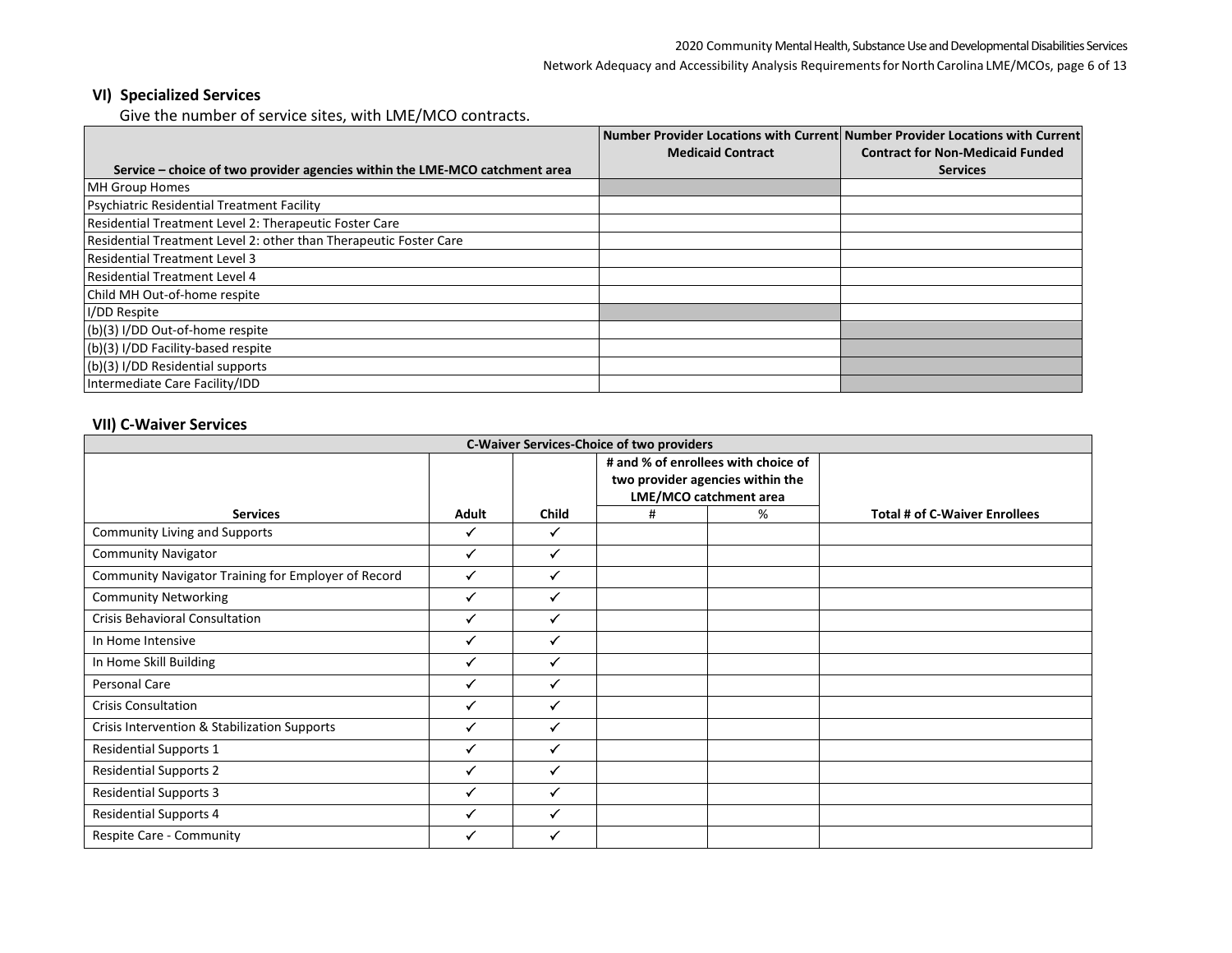Network Adequacy and Accessibility Analysis Requirements for North Carolina LME/MCOs, page 7 of 13

| <b>C-Waiver Services-Choice of two providers</b>                                         |              |              |                                                                                                   |   |                                      |  |  |  |  |
|------------------------------------------------------------------------------------------|--------------|--------------|---------------------------------------------------------------------------------------------------|---|--------------------------------------|--|--|--|--|
|                                                                                          |              |              | # and % of enrollees with choice of<br>two provider agencies within the<br>LME/MCO catchment area |   |                                      |  |  |  |  |
| <b>Services</b>                                                                          | Adult        | <b>Child</b> | #                                                                                                 | % | <b>Total # of C-Waiver Enrollees</b> |  |  |  |  |
| Respite Care Nursing - LPN & RN                                                          | ✔            |              |                                                                                                   |   |                                      |  |  |  |  |
| Supported Employment                                                                     | 16 & older   |              |                                                                                                   |   |                                      |  |  |  |  |
| Supported Employment - Long Term Follow-up                                               | 16 & older   |              |                                                                                                   |   |                                      |  |  |  |  |
| Supported Living                                                                         | 18 & older   |              |                                                                                                   |   |                                      |  |  |  |  |
|                                                                                          |              |              | C-Waiver Services - Access to at least one provider                                               |   |                                      |  |  |  |  |
| Day Supports                                                                             | $\checkmark$ |              |                                                                                                   |   |                                      |  |  |  |  |
| Out of Home Crisis                                                                       | $\checkmark$ |              |                                                                                                   |   |                                      |  |  |  |  |
| Respite Care - Community Facility                                                        | √            | $\checkmark$ |                                                                                                   |   |                                      |  |  |  |  |
| <b>Financial Supports</b>                                                                |              |              |                                                                                                   |   |                                      |  |  |  |  |
| Specialized Consultative Services (at least one provider<br>of one of multiple services) | $\checkmark$ | $\checkmark$ |                                                                                                   |   |                                      |  |  |  |  |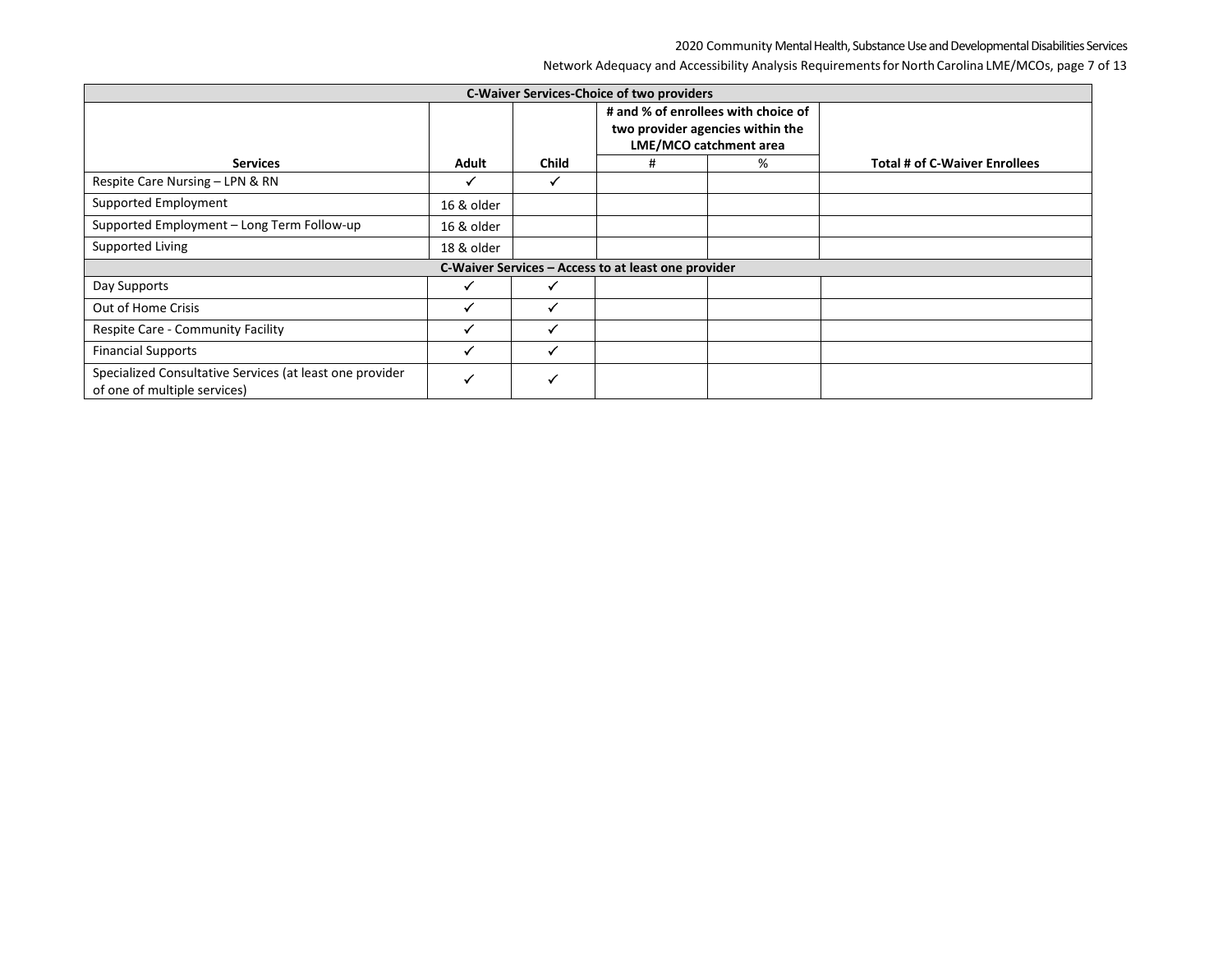### **Geo Maps**

In a report appendix, provide separate geo maps for each service listed in these requirements, except for outpatient services. On geo maps, show only provider agencies with current (as of 4/1/2020) LME/MCO.

- I) Location-based services one geo map for each Medicaid and Non-Medicaid funded location-based service. Show provider locations with a radius of 30 miles for providers located in urban counties and 45 miles for providers located in rural counties.
- II) Community/Mobile Services one geo map for each Medicaid and Non-Medicaid funded community/mobile service. Show provider coverage on each map. For example, if a provider serves only enrollees who live in a particular county, shade in the county that is covered.
- III) Crisis Services one geo map for each Medicaid and Non-Medicaid funded crisis service that shows provider locations within the LME/MCO's catchment area.
- IV) Inpatient Services one geo map for each Medicaid and Non-Medicaid funded inpatient service that shows provider locations within the LME/MCO's catchment area.
- V) Specialized Services one geo map for each Medicaid and Non-Medicaid funded specialized service that shows provider locations within North Carolina.
- VI) C-Waiver services one geo map for each C-Waiver residential and day supports service.
- VII) Additional Opioid Services one geo map for prescribers of Buprenorphine that the LME/MCO has a contract/MOU/MOA with that addresses opioid use disorder needs for persons in the LME/MCO network. In addition to the map, provide the prescribers names, group affiliation (organization or facility name), address (street, city, county, zip), counties served by service location.

## **Access to Care**

- I) Current DMA and DMH/DD/SAS contracts include requirements related to consumer access to care for emergent, urgent and routine services. Describe how your LME/MCO assures adequate provider capacity and service access for new persons who go directly to provider agencies.
	- A. What mechanisms do you have in place to monitor providers adhering to access to care standards?
	- B. What processes do you have in place to improve access to emergent, urgent and routine care?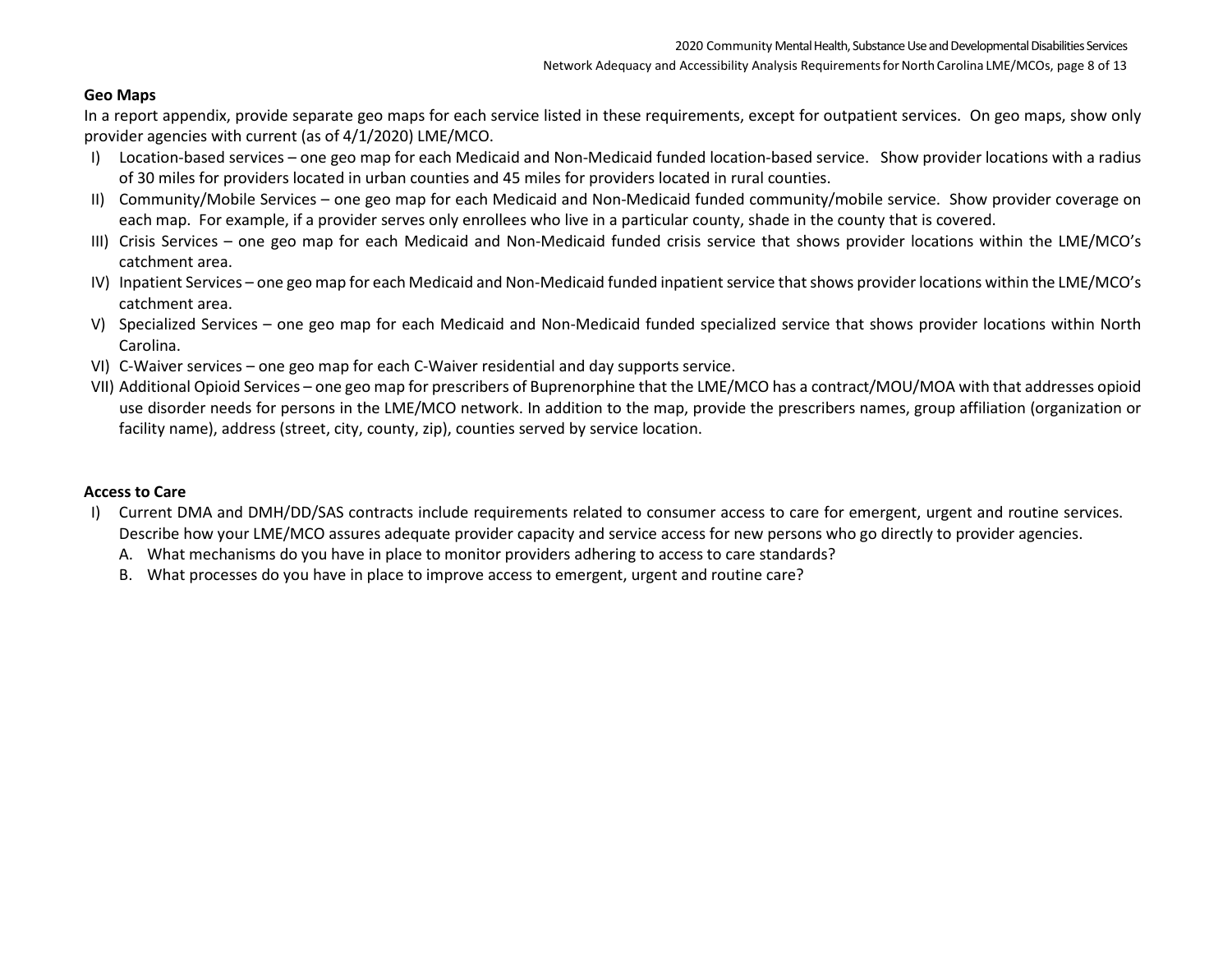#### **Section Two: Accommodation**

LME/MCOs must ensure the availability and delivery of services in a culturally competent manner to all beneficiaries, including those with limited English proficiency and diverse cultural and ethnic backgrounds, disabilities, and regardless of gender, sexual orientation or gender identity.

I) Describe the population make-up of the LME/MCO's catchment area, including the size and geographic locations/distribution of specific cultural and special populations. Please include sources for demographic information provided. Address the supports available for each of the populations below and include additional populations that are present in your area. If you are not serving these populations what are the potential barriers and what efforts are you taking to reach out to them.

Please address each of the following special populations in addition to any special populations that are unique to your catchment area:

- ethnic groups
- people with traumatic brain injuries
- people with physical disabilities
- people with visual impairments
- people who are deaf or hard of hearing
- veterans, military members and their families
- pregnant women with substance use disorders
- people who are LGBTQ
- people who are in jails or prisons
- youth in the juvenile justice system
- II) Describe obstacles and barriers to serving specific geographic, cultural or special populations, including those listed above, as well as gaps they experience in mental health, developmental disabilities and substance use disorder services access, quality, or outcomes.
- III) Conduct an environmental review of the availability and needs for community supports related to social determinants of health for the catchment area, including:
	- Employment
	- Housing
	- **Transportation**
	- Food Insecurity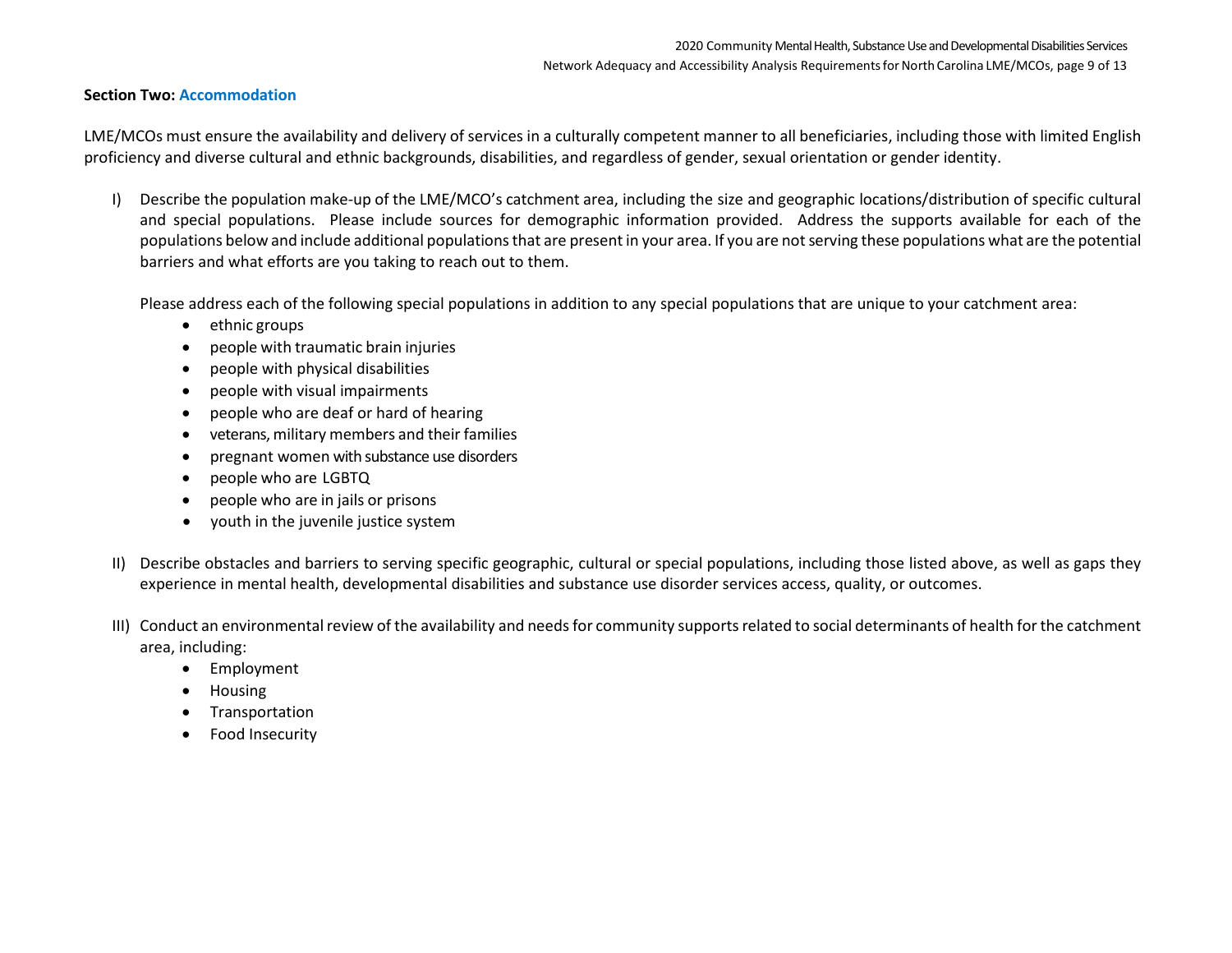#### **Section Three: Acceptability**

To ensure the LME/MCO's assessment reflects consumer and stakeholder experience, seek direct input from consumers and from a variety of existing service system partners. Discuss service gaps with local leaders, staff and consumers of disability-specific agencies to learn about service gaps for people with co-occurring physical, sensory (visual, hearing) and other disabilities. Engage the LME/MCO's Consumer and Family Advisory Council (CFAC) per § 122C-170, partners such as juvenile justice, DSS, education and disability advocacy groups in dialogue about service gaps and corresponding strategies and solutions. Use the information gathered to address the following items. If surveys were used please include a copy of the survey and a description of the distribution methodology as appendix documents.

- I) Describe methods used to get input from consumers and family members regarding service needs, gaps and strategies. Include efforts to achieve geographic and disability-specific representation.
- II) For each disability group (mental health, developmental disabilities and substance use disorder) what service gaps were identified by consumers and family members?
- III) Describe methods used to get input from stakeholders other than consumers and family members regarding service needs, gaps and strategies.
- IV) For each disability group (mental health, developmental disabilities and substance use disorder) what service gaps were identified by other stakeholders?
- V) Describe how you use survey data including the ECHO survey, the Perception of Care survey and National Core Indicators to inform the LME/MCO on issues related to access to care and network adequacy and accessibility. Who do you share the data with and what efforts are occurring to address low scoring items?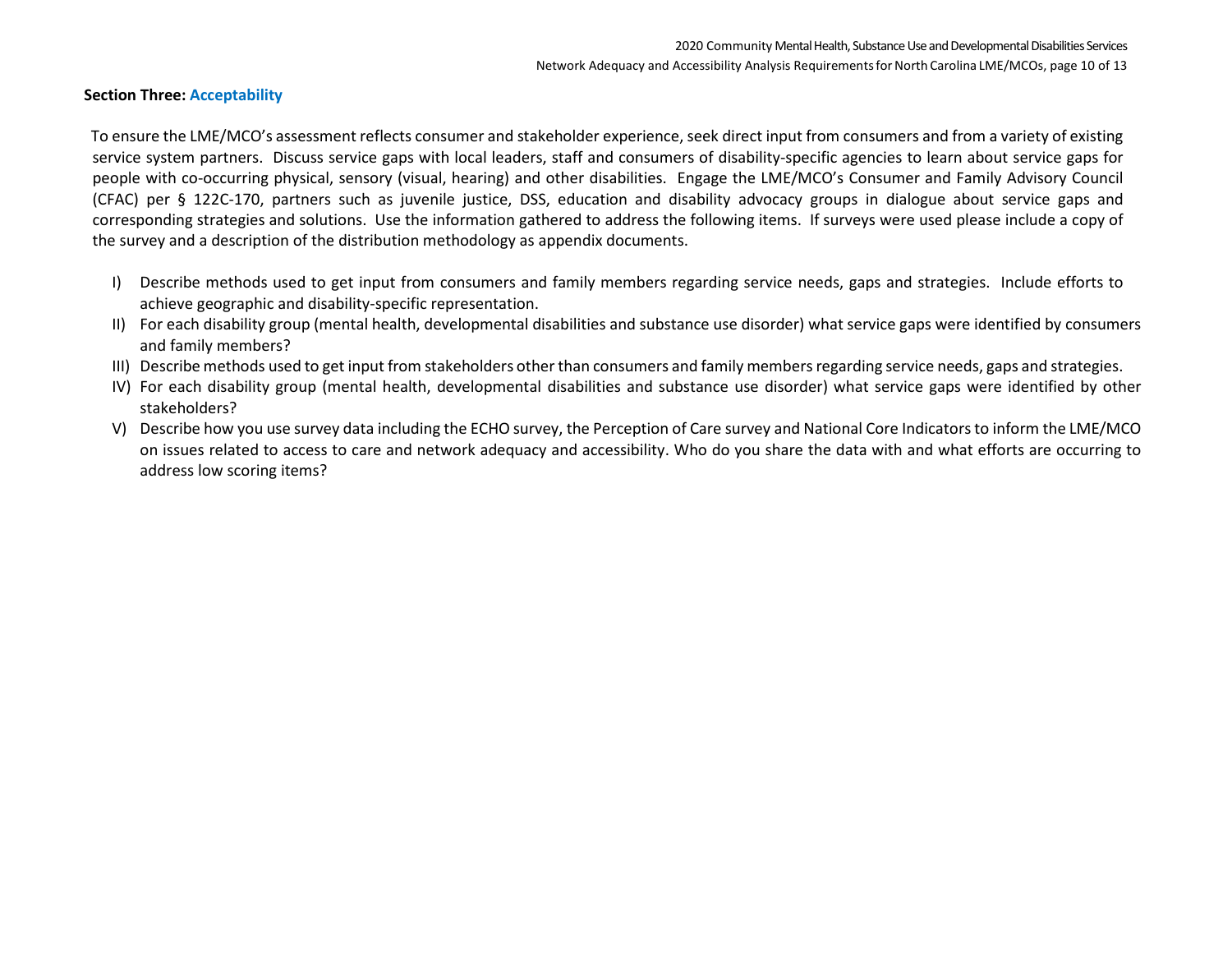### **Section Four: Special Populations**

### **I) Transitions to Community Living Initiative (TCLI)**

- A. Community-Based Supportive Housing
	- 1. Describe service gaps and needs, obstacles and barriers, and recent initiatives in the LME/MCO to:
		- a. Identify and engage eligible individuals in the TCLI priority population,
		- b. Transition individuals to community-based supported housing,
		- c. Transition individuals within 90 days of assignment to a transition team, and
		- d. Support the required number of individuals to maintain community-based housing.
- B. IPS-Supported Employment
	- 1. Describe the network adequacy of IPS-Supported Employment services including:
		- a. Number, locations, and service capacity of fidelity teams,
		- b. The LME/MCO's total service capacity requirements (including but not limited to the TCLI population), and
		- c. Service gaps and needs. *Discuss discrepancies between service capacity and capacity requirements, and needs for improvement in service quality and outcomes, not only access and choice standards.*
	- 2. Describe obstacles and barriers as well as recent initiatives in the LME/MCO to engage and refer individuals in the TCLI priority population, including individuals with SMI living in community-based supportive housing and individuals living in or at risk of entry to adult care homes.
- C. Personal Outcomes and Sufficiency of Community-Based Mental Health Services
	- 1. Describe how the LME/MCO tracks and monitors the following personal outcomes for individuals in supportive housing:
		- a. Supportive housing tenure and maintenance of chosen living arrangement,
		- b. Inpatient hospital or psychiatric facility admissions and readmissions,
		- c. Use of crisis services,
		- d. Emergency room visits and repeat visits,
		- e. Incidents of harm,
		- f. Adult care home admissions and readmissions,
		- g. Employment,
		- h. School attendance/enrollment,
		- i. Community integration and engagement,
		- j. Natural supports network development and use of natural supports for crisis prevention and intervention, and
		- k. Other personal outcomes the LME/MCO monitors.
	- 2. Describe how the LME/MCO uses personal outcomes data to determine, plan, and deliver the frequency and intensity of services needed to support individuals in community-based housing.
	- 3. Describe gaps and needs in the community-based mental health services provided to individuals in TCLI supportive housing. *Discuss discrepancies between service capacity and service capacity requirements, and the sufficiency of services (array, intensity, frequency, quality, and effectiveness) as indicated by personal outcomes such as those listed above, not only access and choice standards.*
	- 4. Describe obstacles and barriers as well as recent initiatives to address gaps in the array, intensity, quality, and effectiveness of communitybased mental health services provided to individuals in supportive housing.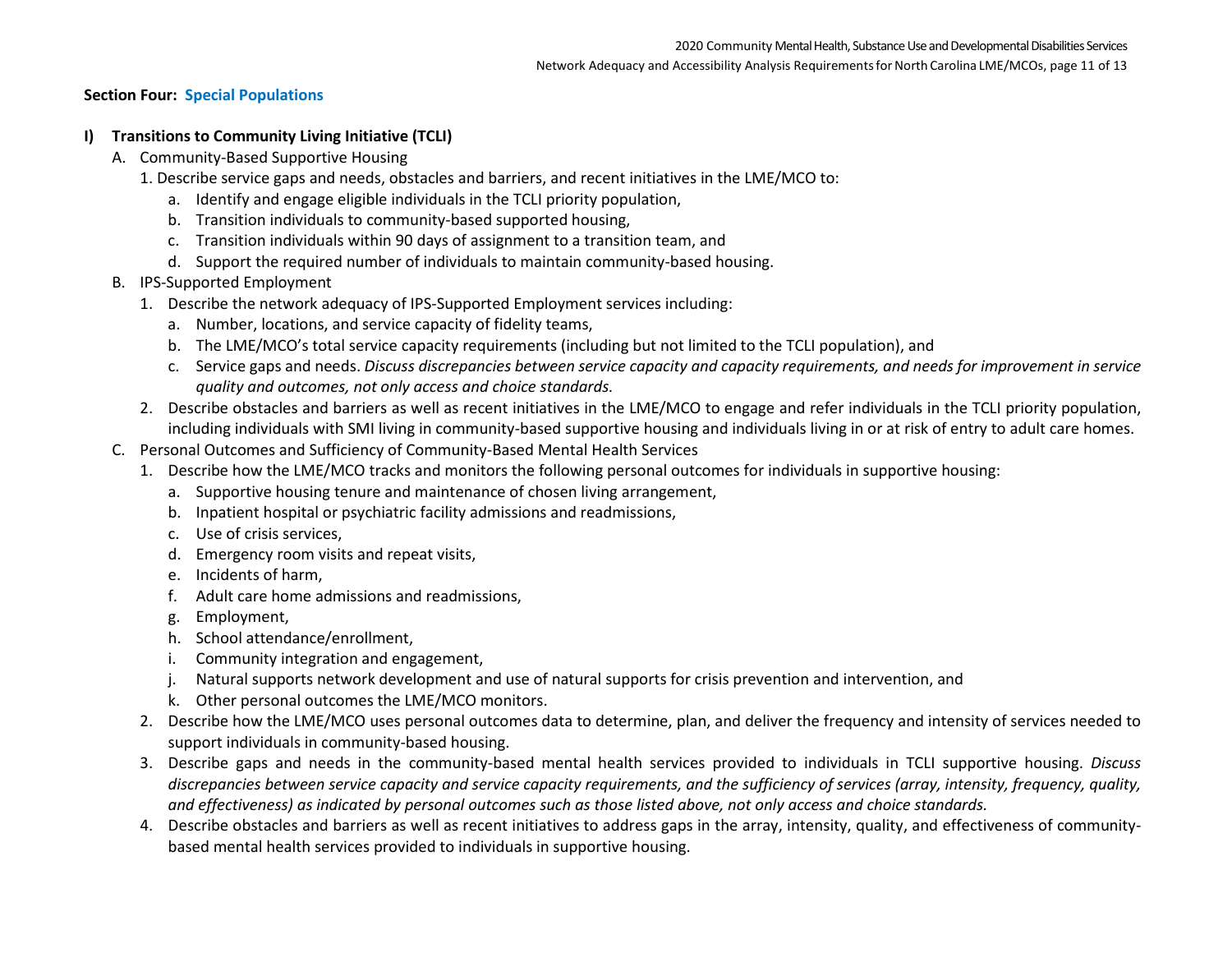### D. Crisis Services

- 1. Describe the network adequacy and sufficiency of the LME/MCO crisis service system including:
	- a. The service array and geographic availability,
	- b. The sufficiency to offer timely services of adequate intensity to individuals experiencing a behavioral health crisis,
	- c. The extent to which services are provided in the least restrictive setting, consistent with an already developed individual communitybased crisis plan or in a manner that develops such a plan as a result, and
	- d. The effectiveness of crisis services for preventing unnecessary hospitalization, incarceration, or institutionalization.
- 2. Describe gaps and needs in the crisis service system. *Discuss discrepancies between service capacity and capacity requirements, and the sufficiency of services (capacity, array, quality, and effectiveness), not only access and choice standards.*
- 3. Describe obstacles and barriers as well as recent initiatives to address identified gaps related to crisis service availability, delivery, quality, and effectiveness.

# **II) Children with Complex Needs**

"Children with Complex Needs" are defined as Medicaid eligible children ages 5 to 21 with a developmental disability (including Intellectual Disability and Autism Spectrum Disorder) and a mental health disorder, who are at risk of not being able to enter or remain in a community setting due to behaviors that present a substantial risk of harm to the child or to others.

- A. Identification & Engagement
	- 1. Describe service gaps and needs to identify and link CWCN to appropriate levels of service
	- 2. Describe obstacles and barriers to identifying kids and linking CWCN to appropriate levels of service
	- 3. Number of youths not receiving any recommended services
	- 4. Describe activities for engaging families not receiving services or recommended services
- B. Case Management
	- 5. Number of youths receiving case management
	- 6. Describe activities to refer and link CWCN to needed services and supports
	- 7. Describe monitoring and follow-up activities for CWCN in regard to linkage and referral to needed services and supports
	- B. Describe other services and supports that have like or similar Case Management functions that are in place and would be duplicative of CM requested via EPSDT-wording??
- C. NC START
	- 1. What is the referral process to NC START
	- 2. How are referrals for NC START prioritized
	- 3. Number of CWCN who received NC START
	- 4. Number of CWCN who are currently on the waitlist for NC-START
- D. ABA
	- 1. Number ABA providers in the network accepting new members
	- 2. Of the total # in question 1. How many of the providers offer ABA in-home and how many offer ABA in-office, how many provide both inhome & in-office as an option